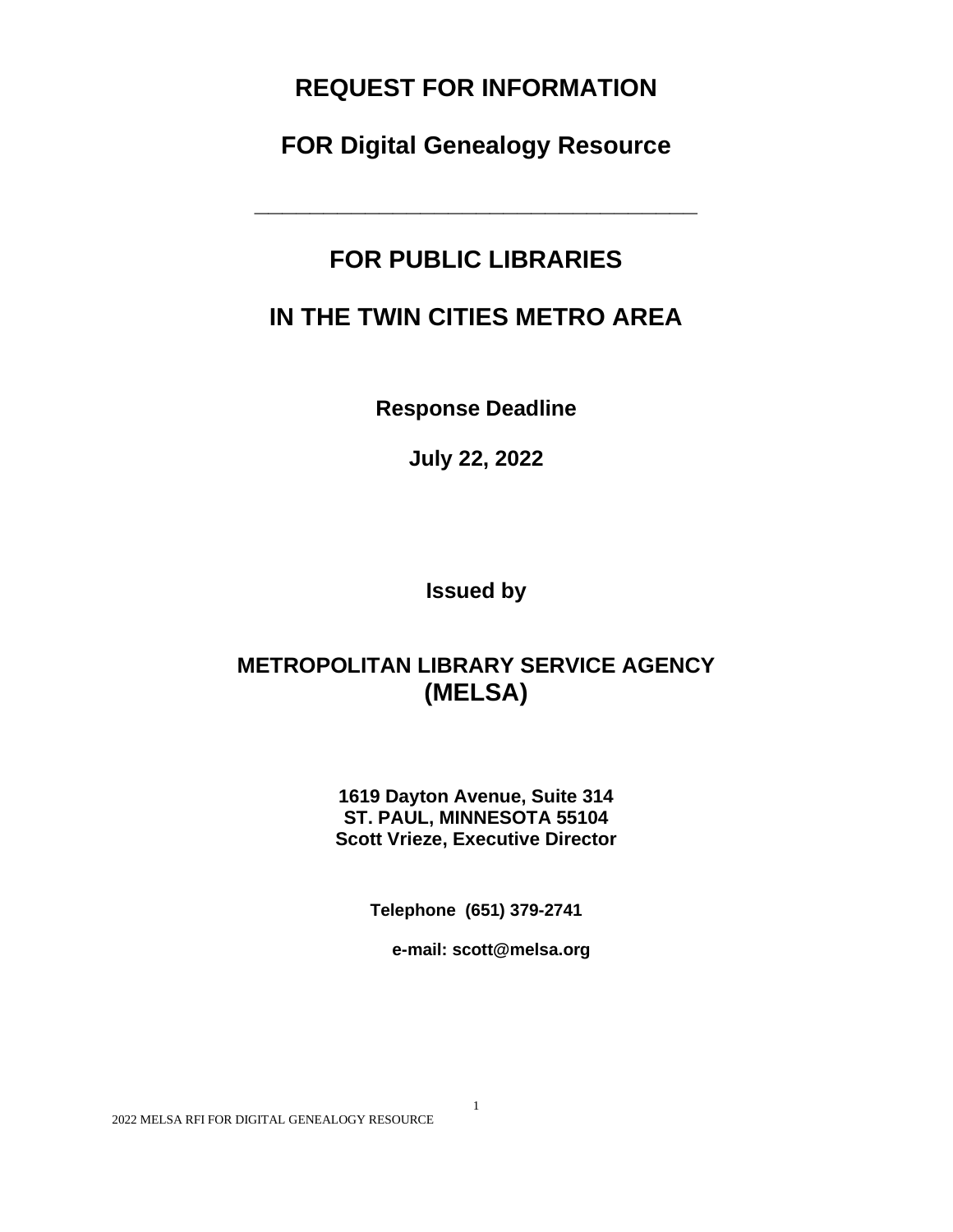## **I. GENERAL INFORMATION**

## A. Purpose of this Request for Information (RFI)

The Metropolitan Library Service Agency (MELSA) is seeking information for the provision of a resource for digital genealogy researchers for the one hundred and two Twin Cities metro public libraries. This Request for Information provides the instructions for submitting product and price information, the criteria by which a vendor may be selected, and the contractual terms by which the Metropolitan Library Service Agency prefers to manage the relationship between MELSA and the selected vendor.

MELSA seeks responses that address all of the requirements outlined in this RFI.

## B. About Metropolitan Library Service Agency (MELSA)

MELSA is a multi-jurisdictional federation composed of eight (8) member library systems located throughout the Twin Cities metropolitan area. A list of MELSA member libraries, with their addresses, is provided with this RFI as Attachment A.

## **II. RESPONSE INFORMATION**

## A. Schedule

This RFI was issued Monday, June 20, 2022.

Responses will be received until 3:00 p.m. CDT on Friday, July 22, 2022 in electronic format. Responses will be received at: [kathleen@melsa.org.](mailto:kathleen@melsa.org)

| Timeline         |                                                                   |
|------------------|-------------------------------------------------------------------|
| June 20, 2022    | MELSA issues Request for Information.                             |
| July 6, 2022     | Requests for clarification due at 3:00p.m. Central Standard Time. |
| July 8, 2022     | Posting of responses to requests for clarification on melsa.org.  |
| July 22, 2022    | Responses are due at 3:00 p.m. Central Standard Time.             |
| October 31, 2022 | Responder notification of selection process resolution.           |

## B. Questions about this RFI

There will be no pre-response conference. Please submit written requests for additional information or clarification of this RFI by 3:00 p.m. on July 6, 2022. Please include the name of your organization, a contact person, telephone number, fax number and e-mail with your emailed request for clarification to: [kathleen@melsa.org.](mailto:kathleen@melsa.org)

Responses to any questions will be compiled and sent to known vendors directly and posted on the MELSA website, melsa.org.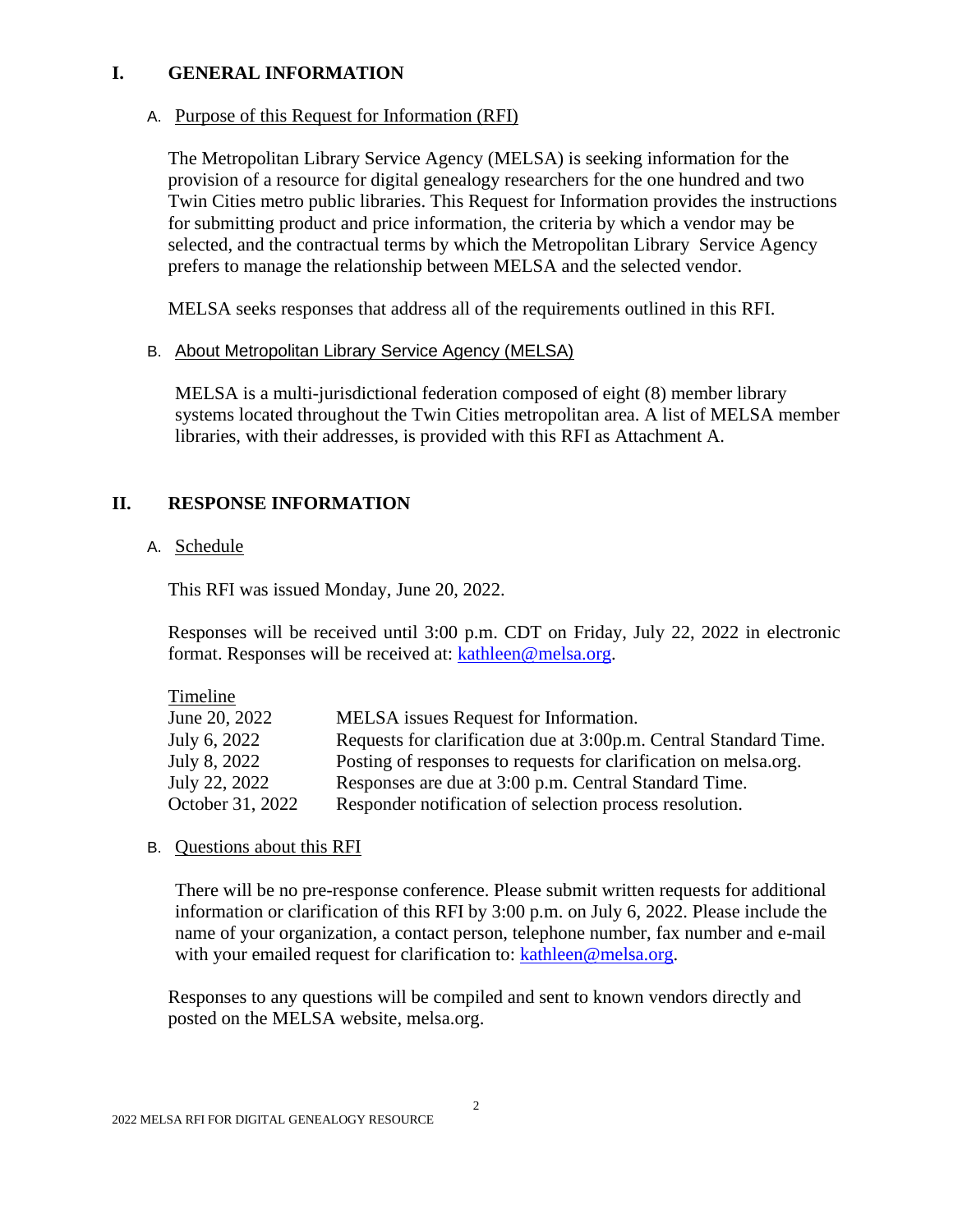Submission of a signed response to this RFI is certification that your firm is not currently debarred, suspended, declared ineligible or excluded from participation in this transaction by any state or federal department or agency.

## C. Response Costs.

MELSA is not responsible for any costs incurred by responders to prepare or submit a response to this RFI, participate in demonstrations or for any other cost associated with responding to the RFI.

## D. Ownership of Responses.

All responses timely submitted become the property of MELSA upon submission, and the responses will not be returned. The company submitting the response agrees that MELSA may copy the response for purposes of facilitating the evaluation or to respond to requests for public data. The company, by submitting a response, consents to such copying and warrants that such copying will not violate the rights of any third party, including copyrights.

## E. Public Records and Requests for Confidentiality.

a. Pursuant to Minnesota Government Data Practices Act, Minn. Stat. § 13.591, the names of all entities that submitted a timely response to MELSA will be public once the responses have been opened. All other information contained in the responses remains private until MELSA has completed negotiating a contract with the selected contractor. After a contract has been negotiated, all information in all of the responses is public, except "trade secret" information as defined at Minn. Stat. § 13.37.

Requests for release of information held by MELSA are subject to the provisions of the Minnesota Government Data Practices Act, Minn. Stat. Ch. 13. Contractors are encouraged to familiarize themselves with these provisions before submitting a response.

All information submitted by a contractor eventually will be treated as public information by MELSA unless the contractor properly requests, and MELSA agrees, that information can be treated as private or confidential. A contractor making such a request must include the name, address and telephone number of the individual authorized by the contractor to answer inquires by MELSA concerning the request. MELSA reserves the right to make the final determination of whether the data identified in such a request is private or confidential within the meaning of the Minnesota Government Data Practices Act. A contractor's failure to request private or confidential treatment of information pursuant to this Section will be deemed by MELSA as a waiver by the contractor of any private or confidential treatment of information included in the response.

b. MESLA reserves the right to accept or reject any or all responses, to waive any defects or to advertise for new responses where the acceptance, rejections, waiving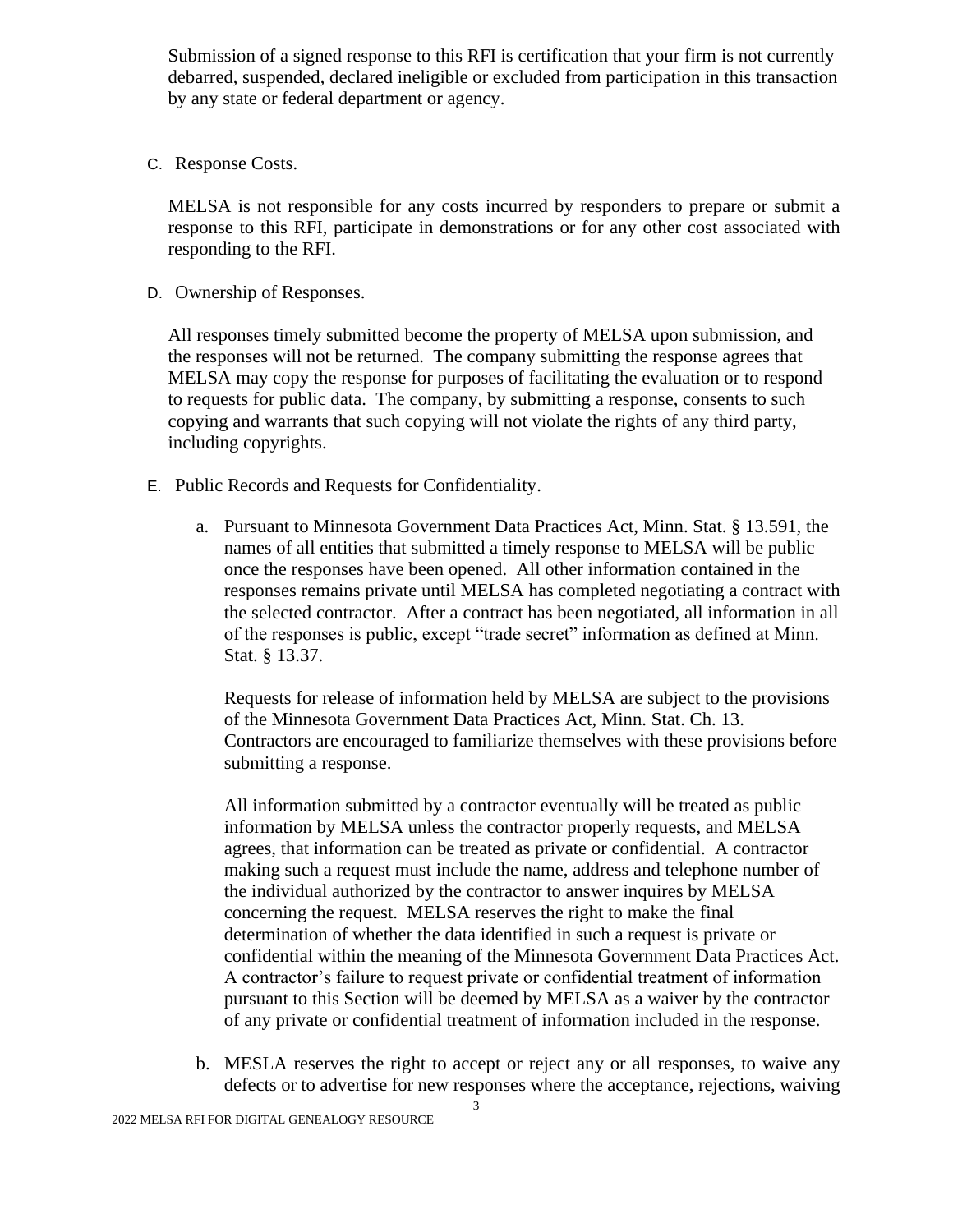or advertising of such would be in the best interests of MELSA. MELSA reserves the right to negotiate with one or more Contractors responding to this RFI.

- c. MELSA may make such investigations as it deems necessary to determine the ability of the responder to furnish the equipment and services outlined herein, and the responder shall furnish to MELSA all such information and data for this purpose as MELSA may request. MELSA reserves the right to reject any response if the evidence submitted by, or investigation, of such responder fails to satisfy MELSA that such responder is properly qualified to carry out the obligations of the contract.
- d. Responses received prior to the due date and time will be kept secured and unopened. No response received after the due date and time will be considered and will be returned to the contractor unopened.
- e. MELSA will not physically release or return to the responder any response for purpose of modification, withdrawal, or any other purpose.
- f. Response Guarantee: By submitting a response to provide a Digital Genealogy Resource to MELSA, contractor agrees to guarantee its response for 90 days from the date the responses are due.
- g. Response Evaluation Criteria & Award Process

Response Evaluation Criteria

The assessment of Responses will include, but is not limited to, the following:

- 1. Completeness of the response, weighted as follows:
	- Online trial: 30 points
	- Vendor Qualification Inventory: 30 points
	- Continuity of existing programs: 5 points
	- Quoted pricing over three years: 20 points
	- General reputation of vendor: 5 points
	- Completeness of the RFI response: 10 points
- 2. Ability of the responder to satisfy the requirements and provide the services at the standards set forth in the Request for Information
- 3. Ease of use of the service for residents the seven county metro area with valid library cards
- 4. Pricing of the services
- 5. Availability of content meeting the public library needs of residents in the seven county metro area
- 6. The effectiveness of the responder's approach and methodology for delivery of their services
- 7. Whether the vendor's requests for deviation from the form of the contract are not in the best interest of MELSA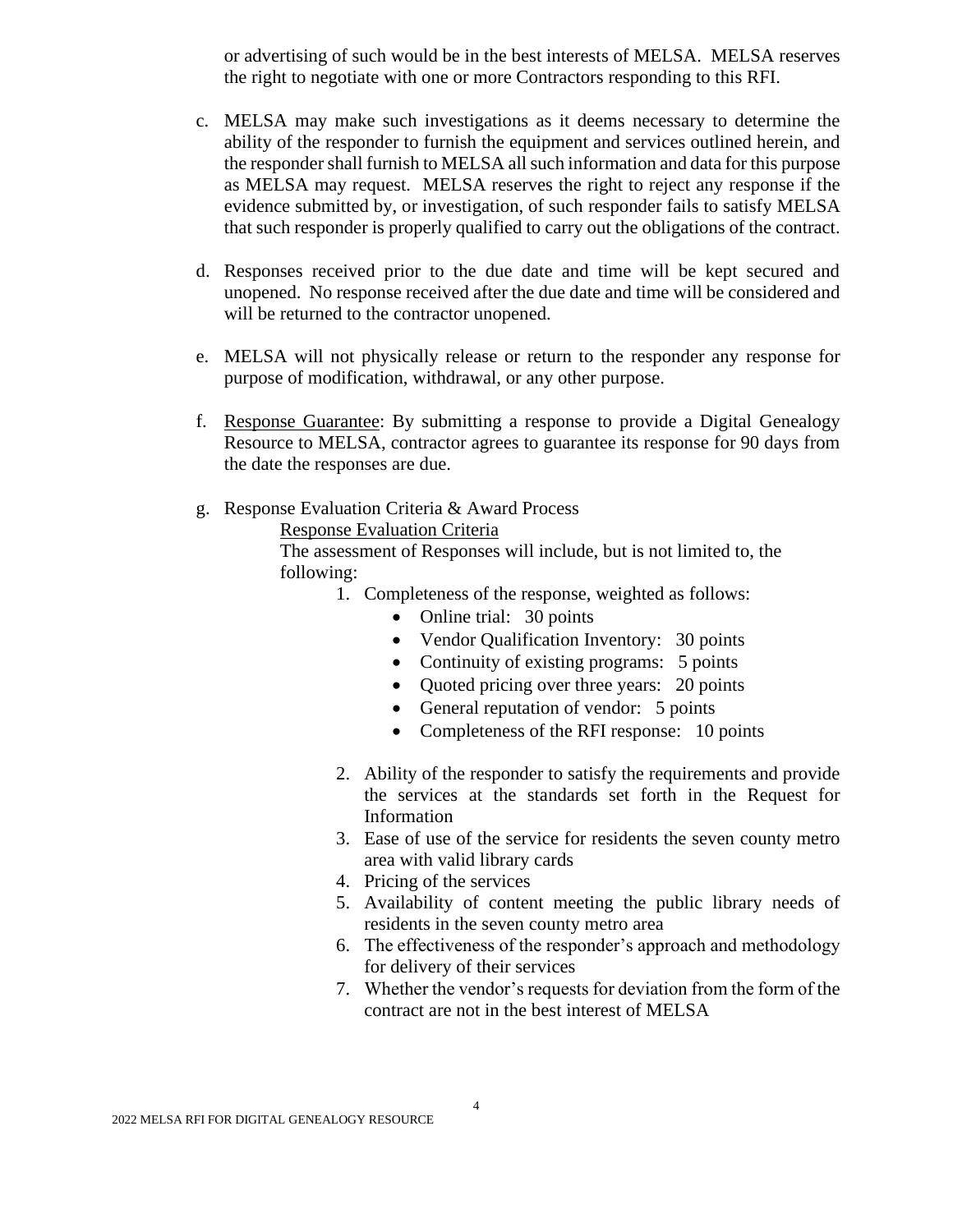Response Award Process

Do not assume that a request for proposals (RFP) process will follow this RFI. If an RFP process is commenced, qualified firms will be invited to submit proposals based on the RFIs received. MELSA may also contract with a qualified contractor to provide the services without issuing a RFP.

The successful vendor will be required to enter into a contract with MELSA. Included in the contract will be specifications for service, performance standards, non-performance penalties, and other contract terms.

- h. Responders may also be requested to submit additional information concerning their firm prior to award.
- i. There is no appeal process for this request.
- j. Vendor must submit a completed Response Form to be considered for the award.
- k. MELSA reserves the right to accept or reject any or all responses in the best interests of MELSA.
- l. Responses received after the due date and time will not be considered and will be returned to the contractor unopened.
- m. MELSA reserves the right to negotiate with one or more contractors responding to this RFI.

## **III. RESPONSE INSTRUCTIONS**

A. All response should be emailed to [kathleen@melsa.org](mailto:kathleen@melsa.org) with subject link **RFI Response: MELSA DIGITAL GENEALOGY RESOURCE**.

The response deadline is 3:00 p.m. CDT on Friday, July 22, 2022.

Responses will not be opened until after the deadline. Send a separate email to [kathleen@melsa.org](mailto:kathleen@melsa.org) if you wish to confirm receipt.

- B. All contractors must submit ONE (1) complete electronic copy of their response.
- C. General Instructions
	- a. All responses by corporations shall bear the official seal of the corporation, if applicable, along with the signature of a duly authorized officer of the corporation.
	- b. No erasures allowed on the Response.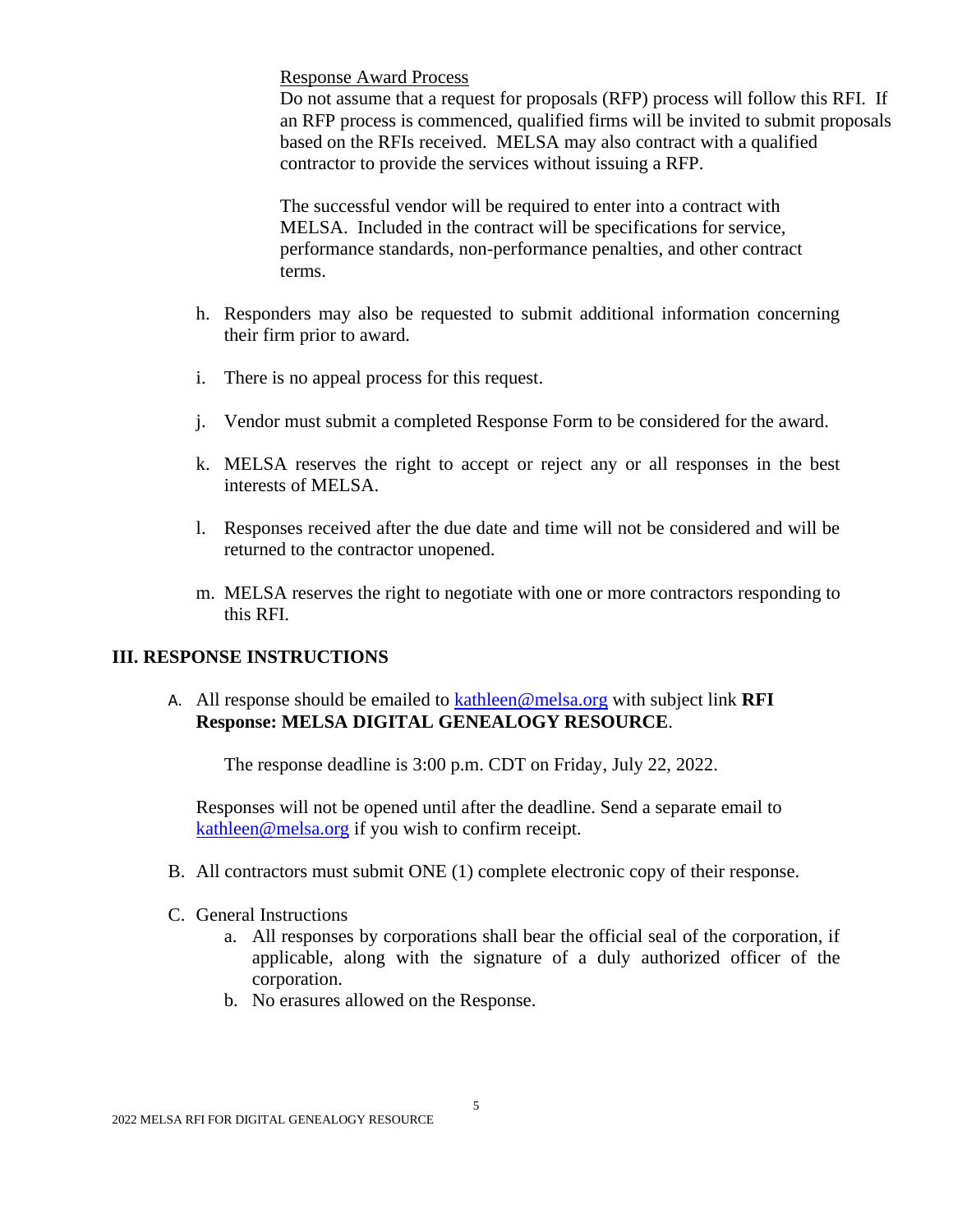D. Complete Response Checklist:

The items outlined in the table below are required for a complete response.

|                | A narrative letter, describing your firm and the services you are able to provide.             |                  |                   |                   |                       |                   |                    |                  |                                                                                          |                           |  |
|----------------|------------------------------------------------------------------------------------------------|------------------|-------------------|-------------------|-----------------------|-------------------|--------------------|------------------|------------------------------------------------------------------------------------------|---------------------------|--|
| $\overline{2}$ | Explanation of pricing model and discount structures. Provide pricing for three years for each |                  |                   |                   |                       |                   |                    |                  |                                                                                          |                           |  |
|                |                                                                                                |                  |                   |                   |                       |                   |                    |                  | of MELSA's eight member library systems if purchased individually and three years if     |                           |  |
|                | purchased for the MELSA region jointly.                                                        |                  |                   |                   |                       |                   |                    |                  |                                                                                          |                           |  |
|                |                                                                                                |                  |                   |                   |                       |                   |                    |                  |                                                                                          |                           |  |
|                | <b>System</b><br><b>Population</b>                                                             | Anoka<br>363,887 | Carver<br>106,922 | Dakota<br>439,882 | Hennepin<br>1,281,565 | Ramsey<br>240,825 | St Paul<br>311,527 | Scott<br>150,928 | Washington<br>267,568                                                                    | <b>MELSA</b><br>3,163,104 |  |
|                |                                                                                                |                  |                   |                   |                       |                   |                    |                  |                                                                                          |                           |  |
| 3              |                                                                                                |                  |                   |                   |                       |                   |                    |                  | Include a proposed Licensing Agreement and/or Terms of Use with pricing for MELSA        |                           |  |
| 4              |                                                                                                |                  |                   |                   |                       |                   |                    |                  | Detailed information addressing each service point outlined on the Vendor Qualifications |                           |  |
|                | <b>Inventory Attachment B</b>                                                                  |                  |                   |                   |                       |                   |                    |                  |                                                                                          |                           |  |
| 5              | Trial access information for a eight-week period starting on July 22, 2022                     |                  |                   |                   |                       |                   |                    |                  |                                                                                          |                           |  |
| 6              | Provide an active customer list of five (5) U.S. public library consortia or public libraries  |                  |                   |                   |                       |                   |                    |                  |                                                                                          |                           |  |
|                | serving similar populations, with equal or greater buying power than MELSA for whom the        |                  |                   |                   |                       |                   |                    |                  |                                                                                          |                           |  |
|                | responder has provided contracted services similar to those being called for in the            |                  |                   |                   |                       |                   |                    |                  |                                                                                          |                           |  |
|                |                                                                                                |                  |                   |                   |                       |                   |                    |                  |                                                                                          |                           |  |
|                | specifications herein for a minimum of twelve months. Indicate addresses, telephone            |                  |                   |                   |                       |                   |                    |                  |                                                                                          |                           |  |
|                | numbers, and names of parties to be contacted.                                                 |                  |                   |                   |                       |                   |                    |                  |                                                                                          |                           |  |
| 7              | <b>Completed Response Form Attachment C</b>                                                    |                  |                   |                   |                       |                   |                    |                  |                                                                                          |                           |  |
| 8              | <b>Completed Non-Collusion Statement Attachment D</b>                                          |                  |                   |                   |                       |                   |                    |                  |                                                                                          |                           |  |
| 9              | <b>Completed Tennessen Notice Attachment E</b>                                                 |                  |                   |                   |                       |                   |                    |                  |                                                                                          |                           |  |

E. Vendor Performance Expectations

The undersigned Vendor agrees to abide by the following statements:

- 1. The Vendor agrees to an initial 12 month contract with options for a 2nd and 3rd year extension payable annually with a written letter agreeing to the same terms and condition language for each additional term.
- 2. The Vendor agrees that either party may terminate the agreement on the contract renewal date effective upon a 30 days written notice to the other party.
- 3. The Vendor agrees to supply a toll-free phone number, fax number or email address to resolve service issues.
- 4. The Vendor agrees to provide a representative to handle the MELSA's account.

## **Attachments to this Request for Information include:**

- A. MELSA Member Library Locations
- B. Vendor Qualifications Inventory
- C. Response Form
- D. Non-collusion statement
- E. Tennessen Notice
- F. Sample reviewer forms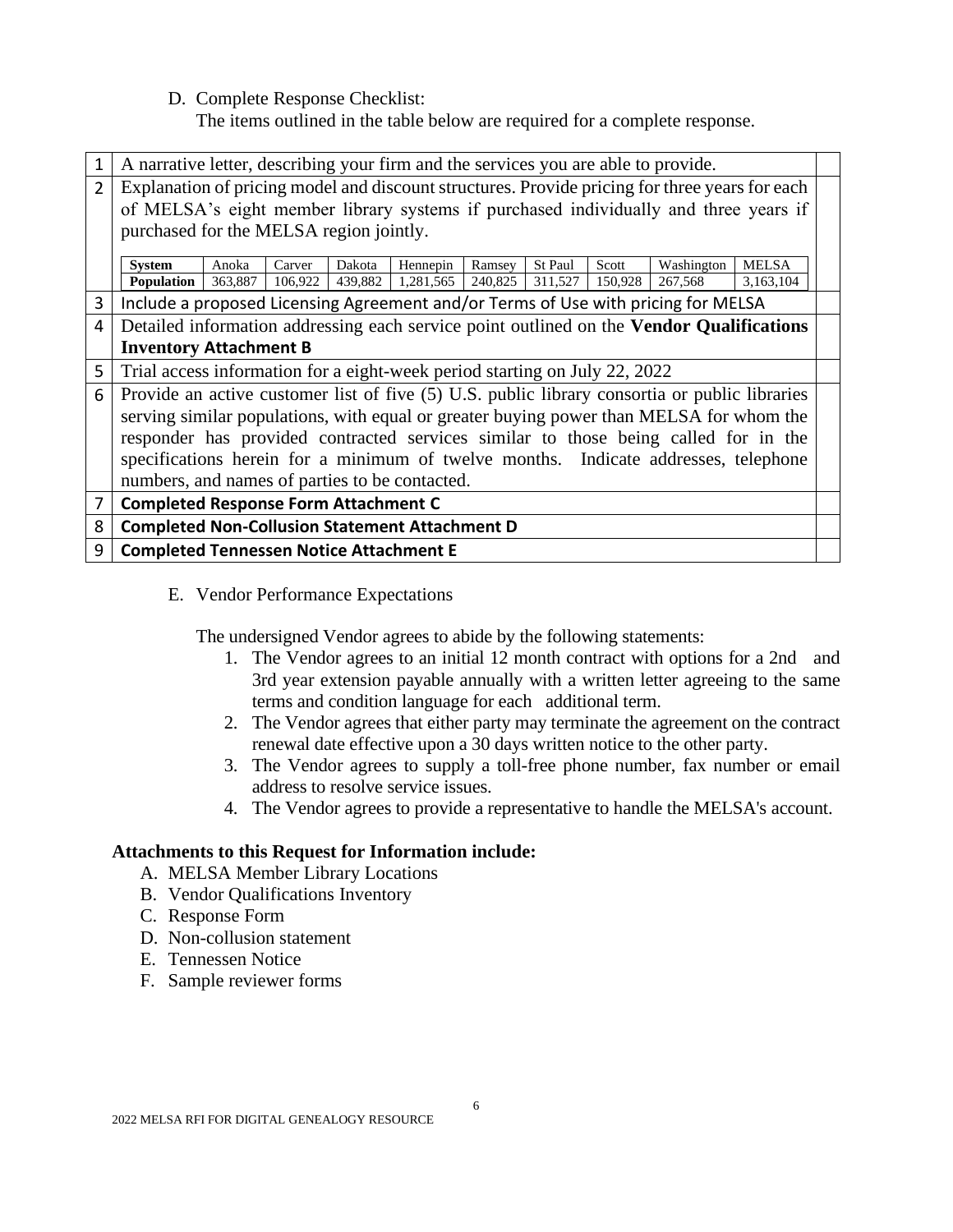# **METROPOLITAN PUBLIC LIBRARIES**

*Metropolitan residents may check out and return materials to any of the over 100 public libraries in the seven-county area. Online computer access to library catalogs is also available.*

### **[ANOKA COUNTY LIBRARY](http://www.anoka.lib.mn.us/)**

**Administrative Offices** 763-324-1500 **ACL on the Go - Andover** 15200 Hanson Blvd NW Andover, MN 55304-2763 763-324-1520 **Centennial** 100 Civic Heights Circle Circle Pines MN 55014 763-324-1540 **Crooked Lake** 11440 Crooked Lake Blvd NW Coon Rapids MN 55433 763-324-1530 **Johnsville** 12461 Oak Park Blvd Blaine MN 55434 763-324-1550 **Mississippi** 410 Mississippi St NE Fridley MN 55432 763-324-1560 **North Central** 17565 Central Ave NE Ham Lake MN 55304 763-324-1570 **Northtown**  711 Cty Hwy 10 Frontage Rd Blaine MN 55434 763-324-1510 **Rum River** 4201 Sixth Ave Anoka MN 55303 763-324-1520 **St Francis** 3519 Bridge St NW St Francis MN 55070 763-324-1580 **Associate Library with Anoka County Library: [Columbia Heights Public](https://www.columbiaheightsmn.gov/departments/library/)  [Library](https://www.columbiaheightsmn.gov/departments/library/)** 3939 Central Av N Columbia Heights MN 55421 763-706-3690 TDD: 763-706-3692

#### **[CARVER COUNTY](http://www.carverlib.org/)  [LIBRARY](http://www.carverlib.org/)**

**Administrative Offices** 952- 448-9395 **Carver Express** SW Transit Carver Station 1607 Hartwell Dr Carver MN 55315 952-448-3886 **Chanhassen** 7711 Kerber Blvd Chanhassen MN 55317 952-227-1500 **Chaska** 3 City Hall Plaza Chaska MN 55318 952-448-3886 **Cologne Express** Community Center 1211 Village Pkwy

Cologne MN 55322 952-442-4714 **Mayer Express** City Hall/Community Center 413 Blue Jay Mayer MN 55360 952-442-4714 **Norwood Young America** 314 Elm St W Norwood Young America MN 55397 952-467-2665 **Law Library** Carver County Gov't Center 604 East Fourth St Chaska MN 55318 952-361-1564 **Victoria** 1670 Stieger Lake Lane Victoria MN 55386 952-442-3050 **Victoria Express** Recreation Center 8475 Kochia Ln Victoria MN 55386 952-442-3050 **Waconia** 217 S Vine St Waconia MN 55387 952-442-4714 **Watertown** 309 Lewis Ave SW Watertown MN 55388

### **[DAKOTA COUNTY](http://www.co.dakota.mn.us/libraries)**

952-955-2939

**[LIBRARY](http://www.co.dakota.mn.us/libraries) Administrative Offices** 651-450-2925 **Burnhaven** 1101 County Rd 42 W Burnsville MN 55306 952-891-0300 **Farmington** 508 Third St Farmington MN 55024 651-438-0250 **Galaxie** 14955 Galaxie Ave Apple Valley MN 55124 952-891-7045 **Heritage** 20085 Heritage Dr Lakeville MN 55044 952-891-0360 **Inver Glen** 8098 Blaine Ave Inver Grove Heights MN 55076 651-554-6840 **Pleasant Hill** 1490 Frontage Rd S Hastings MN 55033 651-438-0200 **Robert Trail** 14395 S Robert Trail Rosemount MN 55608 651-480-1200 **Wentworth** 199 Wentworth Ave E

West St Paul MN 55118 651-554-6800 **Wescott** 1340 Wescott Rd Eagan MN 55123 651-450-2900

### **Associate Library with Dakota County Library: [City of South St. Paul Library](http://www.southstpaul.org/library)**

106 Third Ave N South St Paul MN 55075 651-554-3240

### **[HENNEPIN COUNTY LIBRARY](http://www.hclib.org/) Administrative Offices**

952-847-8500 952-847-8600 (f) **Arvonne Fraser**  1222 4th St SE Minneapolis MN 55414 612-543-6725 **Augsburg Park** 7100 Nicollet Ave Richfield MN 55423 612-543-6200 **Brookdale** 6125 Shingle Creek Parkway Brooklyn Center MN 55430 612-543-5600 **Brooklyn Park** 8500 W Broadway Av Brooklyn Park MN 55445 612-543-6225 **Champlin** 12154 Ensign Ave N Champlin MN 55316 612-543-6250 **East Lake** 2727 E Lake St Minneapolis MN 55406 612-543-8425 **Eden Prairie** 565 Prairie Center Dr Eden Prairie MN 55344 612-543-6275 **Edina** 5280 Grandview Square Edina MN 55436 612-543-6325 **Excelsior** 337 Water St Excelsior MN 55331 612-543-6350 **Franklin** 1314 Franklin Ave E Minneapolis MN 55404 612-543-6925 **Golden Valley** 830 Winnetka Ave N Golden Valley MN 55427 612-543-6375 **Hopkins**  $22$  11th Ave N Hopkins MN 55343 612-543-6400 **Hosmer** 347 E 36th St

Minneapolis MN 55408 612-543-6900 **[Hennepin County Law Library](https://hclawlib.org/)**  $300 S$  6<sup>th</sup> St (C-tower) Minneapolis MN 55487 612-348-3022 **Linden Hills** 2900 W 43rd St Minneapolis MN 55410 612-543-6825 **Long Lake** 1865 Wayzata Blvd W Long Lake MN 55356 612-543-6425 **Maple Grove** 8001 Main St E Maple Grove MN 55359 612-543-6450 **Maple Plain** 5184 Main St E Maple Plain MN 55359 612-543-5700 **Minneapolis Central** 300 Nicollet Mall Minneapolis MN 55401 612-543-8000 **Minnetonka** 17524 Excelsior Blvd Minnetonka MN 55345 612-543-5725 **Nokomis** 5100 34th Ave S Minneapolis MN 55417 612-543-6800 **North Regional** 1315 Lowry Ave N Minneapolis MN 55411 612-543-8450 **Northeast** 2200 Central Ave NE Minneapolis MN 55418 612-543-6775 **Osseo** 415 Central Ave Osseo MN 55369 612-543-5750 **Oxboro** 8801 Portland Ave S Bloomington MN 55420 612-543-5775 **Penn Lake** 8800 Penn Ave S Bloomington MN 55431 612-543-5800 **Pierre Bottineau** 55 Broadway St NE Minneapolis MN 55413 612-543-6850 **Plymouth** 15700 36th Ave N Plymouth MN 55446 612-543-5825 **Ridgedale** 12601 Ridgedale Dr Minnetonka MN 55305 612-543-8800 **Rockford Road** 6401 42nd Ave N Crystal MN 55427 612-543-5875 **Rogers**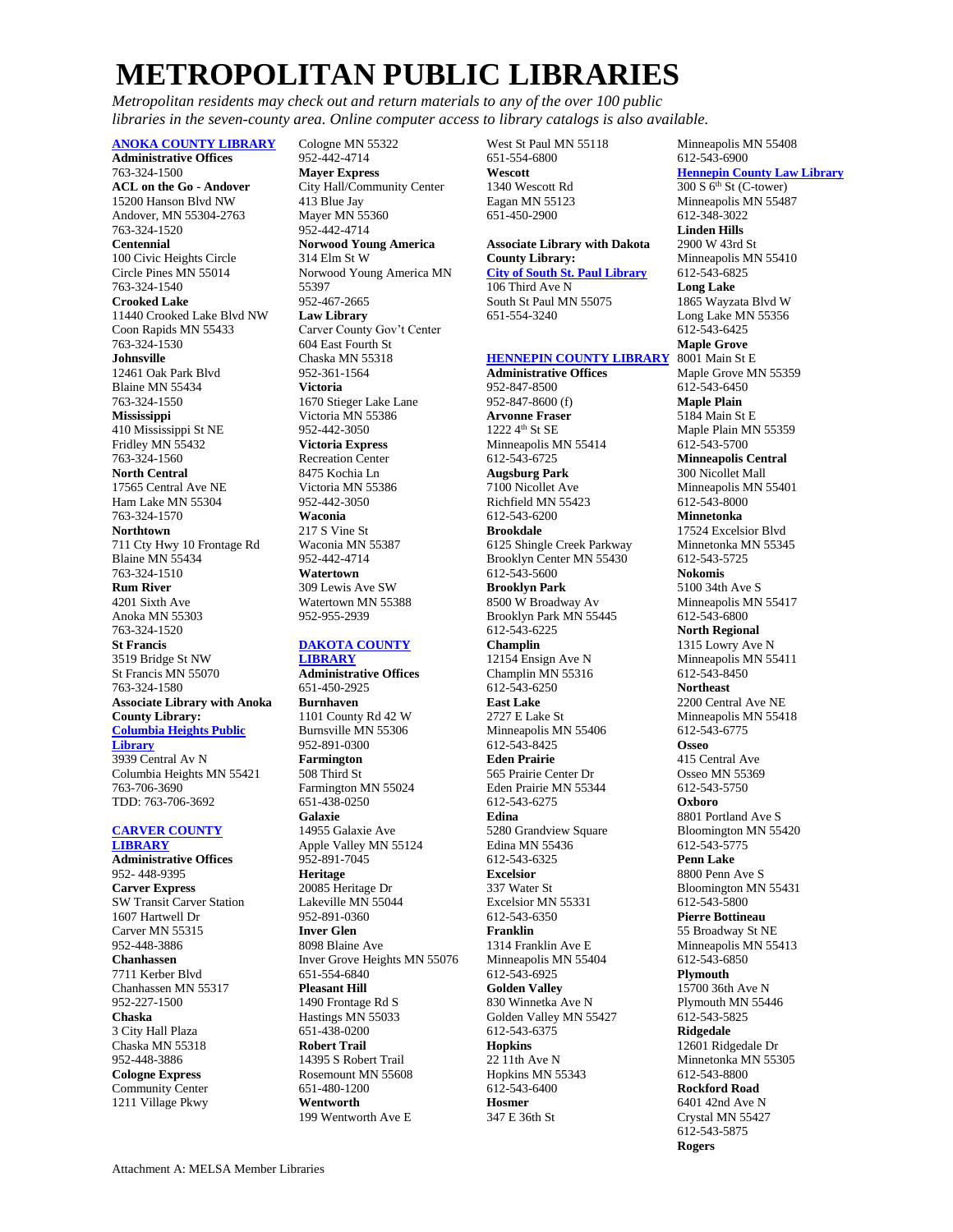# **METROPOLITAN PUBLIC LIBRARIES**

*Metropolitan residents may check out and return materials to any of the over 100 public libraries in the seven-county area. Online computer access to library catalogs is also available.*

21300 John Milless Dr Rogers MN 55374 612-543-6050 **Roosevelt** 4026 28th Ave S Minneapolis MN 55406 612-543-6700 **Southdale** 7001 York Ave S Edina MN 55435 612-543-5900 **St Anthony** 2941 Pentagon Dr NE St Anthony MN 55418 612-543-6075 **St Bonifacius** 8624 Kennedy Memorial Dr St Bonifacius MN 55375 612-543-6100 **St Louis Park** 3240 Library Lane St Louis Park MN 55426 612-543-6125 **Sumner** 611 Van White Memorial Blvd Minneapolis MN 55411 612-543-6875 **Walker** 2880 Hennepin Ave Minneapolis MN 55408 612-543-8400 **Washburn** 5244 Lyndale Ave S Minneapolis MN 55419 612-543-8375 **Wayzata** 620 Rice St Wayzata MN 55391 612-543-6150 **Webber Park** 4440 Humboldt Av N Minneapolis MN 55412 612-543-6750 **Westonka** 2079 Commerce Blvd Mound MN 55364 612-543-6175

#### **[RAMSEY COUNTY](http://www.rclreads.org/)  [LIBRARY](http://www.rclreads.org/)**

**Administrative Offices** 651-486-2200 **Maplewood** 3025 Southlawn Dr Maplewood MN 55109 651-724-6003 **Mounds View** 2576 Mounds View Blvd Mounds View MN 55112 651-724-6004

**New Brighton**  $400\ 10^{th}$  St NW New Brighton, MN 55112 651-724-6002 **North St. Paul** 2290 North St Paul Dr North St Paul, MN 55109 651-747-6005 **Roseville** 2180 Hamline Ave N Roseville MN 55113 651-724-6001 **Shoreview** 4560 Victoria St N Shoreview MN 55126 651-724-6006 **White Bear Lake** 2150 2nd St White Bear Lake MN 55110 651-724-6007

### **[SAINT PAUL PUBLIC](http://www.sppl.org/)  [LIBRARY](http://www.sppl.org/)**

**Administrative Offices** 651-266-7073 **Arlington Hills** 1200 Payne Av St Paul MN 55130 651-632-3870 **Bookmobile Service** 651-266-7450 **Dayton's Bluff** 645 East 7th St St Paul MN 55106 651-793-1699 **George Latimer Central** 90 Fourth St W St Paul MN 55102 651-266-7000 **Hamline Midway** 1558 Minnehaha Ave W St Paul MN 55104 651-642-0293 **Hayden Heights** 1456 White Bear Ave St Paul MN 55106 651-793-3934 **Highland Park** 1974 Ford Parkway St Paul MN 55116 651-695-3700 **Merriam Park** 1831 Marshall Ave St Paul MN 55104 651-642-0385 **Rice Street** 1011 Rice St

651-558-2223 **Riverview** 1 George St E St Paul MN 55107 651-292-6626 **Rondo Community Library** 461 N Dale St St Paul MN 55103 651-266-7400 **Saint Anthony Park** 2245 Como Ave St Paul MN 55108 651-642-0411 **Sun Ray** 2105 Wilson Ave St Paul MN 55119 651-501-6300 **West Seventh Street** 265 Oneida St St Paul MN 55102 651-298-5516

St Paul MN 55117

### **[SCOTT COUNTY LIBRARY](http://www.scottlib.org/)**

**Administrative Offices** 952-496-8010 **Belle Plaine** 125 Main St W Belle Plaine MN 56011 952-873-6767 **Elko New Market** 110 J Roberts Way Elko New Market MN 55054 952-496-8030 **Jordan** 275 Creek Lane S Jordan MN 55352 952-496-8050 **Law Library** Scott County Gov Center 200 Fourth Ave W Shakopee MN 55379 952-496-8713 **New Prague** 400 Main St E New Prague MN 56071 952-496-8026 **Prior Lake** 16210 Eagle Creek Ave SE Prior Lake MN 55372 952-447-3375 **Savage** 13090 Alabama Ave S Savage MN 55378 952-707-1770

**Shakopee** 235 S Lewis St

Shakopee MN 55379 952-233-9590

### **[WASHINGTON COUNTY](http://www.washcolib.org/) [LIBRARY](http://www.washcolib.org/)**

**Administrative Offices** 651-275-8500 **Hardwood Creek** 19955 Forest Road N Forest Lake MN 55025 651-275-7300 **Lake Elmo** 3537 Lake Elmo Ave N Lake Elmo, MN 55042 [651-275-8515](https://www.google.com/search?source=hp&ei=zltWWrfaJMyXjwTCiaCICQ&q=lake+elmo+library+address&oq=lake+elmo+library+address&gs_l=psy-ab.3...2402.13425.0.14789.26.24.0.1.1.0.134.2061.18j6.24.0....0...1c.1.64.psy-ab..1.24.1988.0..0j38j35i39k1j0i131k1j0i20i264k1j0i131i46k1j46i131k1j0i131i20i264k1j0i22i30k1j33i22i29i30k1.0.LN5_Wa4OTX0) **Law Library** Washington Co Gov't Ctr 14949 62 Street N PO Box 6 Stillwater MN 55082 651-430-6330 **Oakdale** 1010 Heron Ave N Oakdale MN 55128 651-730-0504 **Park Grove** 7900 Hemingway Ave S Cottage Grove MN 55016 651-459-2040 **RH Stafford** 8595 Central Park Place Woodbury MN 55125 651-731-1320 **Valley** 380 St Croix Trail S Lakeland MN 55043 651-436-5882 **Wildwood** 763 Stillwater Rd Mahtomedi MN 55115 651-426-2042 **Associate Libraries with Washington County Library: [Bayport](http://www.bayportlibrary.org/)** 582 Fourth St N

Bayport MN 55003 651-275-4416 **[Stillwater](http://www.stillwaterlibrary.org/)** 224 Third St N Stillwater MN 55082 651-275-4338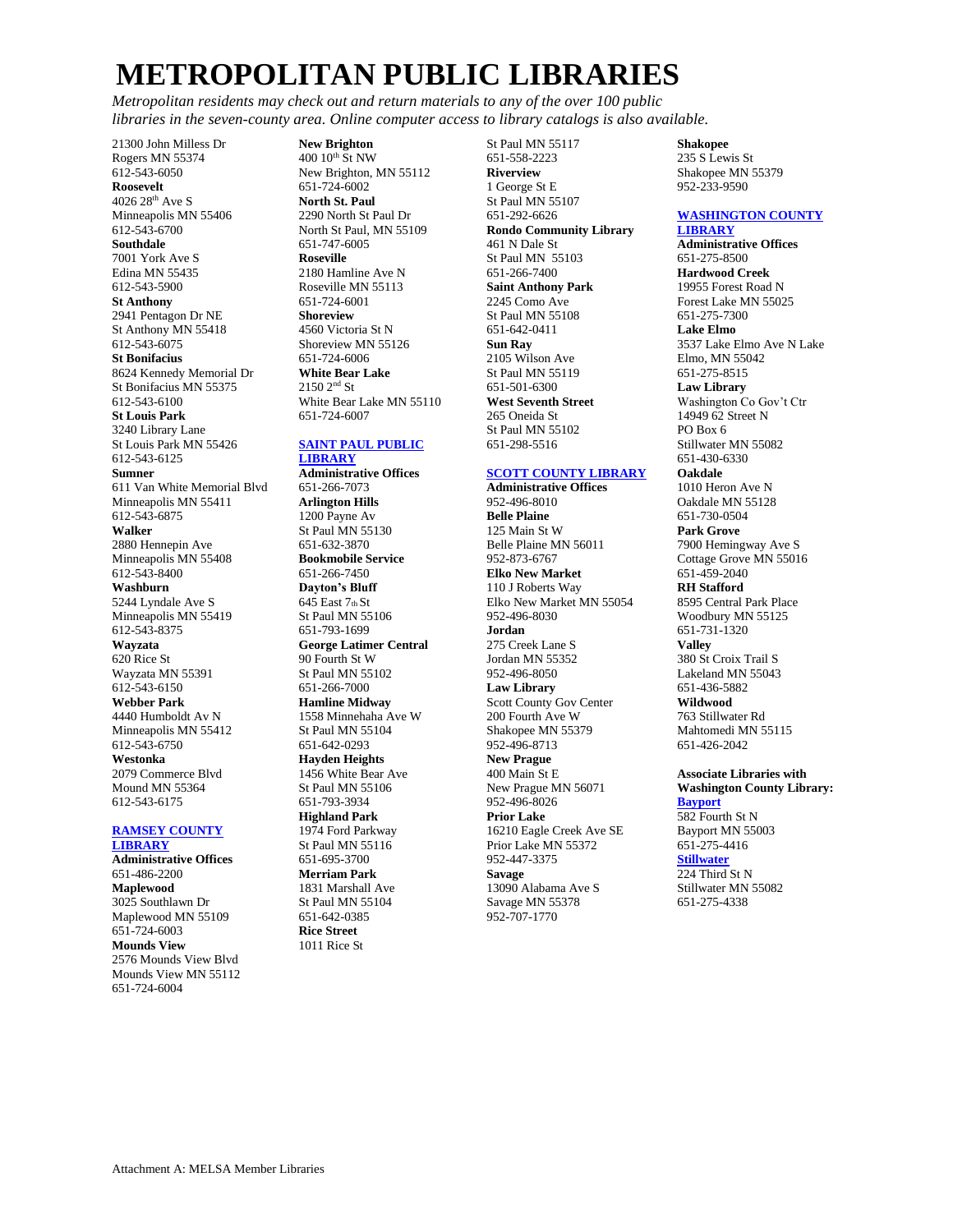## **ATTACHMENT B: VENDOR QUALIFICATIONS INVENTORY**

The Vendor will establish its ability to comply with the contract requirements by submitting the following information on the Response Form.

| 1.               | Detail the scope of your content including primary source documents such as: passenger lists, war records,                                                                                                                                                                                                                                                                                                                                                                                                                                            |
|------------------|-------------------------------------------------------------------------------------------------------------------------------------------------------------------------------------------------------------------------------------------------------------------------------------------------------------------------------------------------------------------------------------------------------------------------------------------------------------------------------------------------------------------------------------------------------|
|                  | census records, birth, death, marriage, citizenship, court, and government records, etc.                                                                                                                                                                                                                                                                                                                                                                                                                                                              |
| 2.               | Specify any exclusive records available through your service.                                                                                                                                                                                                                                                                                                                                                                                                                                                                                         |
| $\overline{3}$ . | Indicate the global reach of the date provided by your product, list countries included, other than the<br>United States, and the types of information that would be found.                                                                                                                                                                                                                                                                                                                                                                           |
| 4.               | Describe any images that are available through your product.                                                                                                                                                                                                                                                                                                                                                                                                                                                                                          |
| 5.               | Outline authentication protocols and data encryption measures in place – e.g. SIP, Stunnel, EZproxy,<br>etc. Address any plans to expand or change what is in place in the next 1-3 years.                                                                                                                                                                                                                                                                                                                                                            |
| 6.               | Specify if access can be authenticated by library card number. List any other methods of user<br>authentication available. Indicate what data, if any, beyond library card number is required to establish an<br>account for services.                                                                                                                                                                                                                                                                                                                |
| 7.               | Describe steps taken to keep any library or user-provided data confidential, provide policies or<br>procedures in place should a data breach occur. Include those that address promptness of notification of<br>a breach of the security of data as defined in https://www.revisor.mn.gov/statutes/cite/13.055, subd. 1(a)<br>or suspected breach of the security of data and outline how assistance in remedying such a breach would<br>be provided.                                                                                                 |
| 8.               | Detail systems in place to prevent directly or indirectly revealing, reporting, publishing, duplicating, or<br>otherwise disclosing protected user, MELSA or member library data to any third party in any way<br>whatsoever, unless required or allowed by law. This pertains to any entity not directly providing the<br>service purchased, including, but not limited to any organizations considered to be partners or owned by<br>the same corporation. Include policies and practices on the use of third-party cookies within your<br>product. |
| 9.               | State ability to provide unlimited 24-hour remote access for customers, as well as in-library use. Identify<br>any associated conditions or restrictions on use and if remote access can be authenticated by library card<br>number. Indicate if the service allows for an unlimited number of simultaneous users during hours of<br>operation.                                                                                                                                                                                                       |
| 10.              | Detail all access limitations to services such as user age, service area, etc.                                                                                                                                                                                                                                                                                                                                                                                                                                                                        |
| 11.              | State whether the service has a mobile app available, what type of devices the app is compatible with<br>and how the app can be accessed by mobile devices. Indicate types of user testing done to optimize<br>functionality for library users.                                                                                                                                                                                                                                                                                                       |
| 12.              | Provide detailed description of user customer support when communication is warranted because of<br>problems, questions, etc. Will the vendor provide support directly to users or through a process vetted<br>by library staff?                                                                                                                                                                                                                                                                                                                      |
| 13.              | Outline any major upgrades planned or anticipated in the next five years.                                                                                                                                                                                                                                                                                                                                                                                                                                                                             |
| 14.              | Provide a thorough list of types of usage tracked, frequency, and how they are delivered or accessed.<br>Specify if statistics provided are compatible with COUNTER 4 or SUSHI (Standardized Usage<br>Statistics Harvest Initiative).                                                                                                                                                                                                                                                                                                                 |
| 15.              | Number of years the company has been in business. Number of years the product has been offered.                                                                                                                                                                                                                                                                                                                                                                                                                                                       |
| 16.              | Describe how the Respondent's system addresses Web accessibility and identify level of conformance<br>with each guideline from the Web Accessibility Initiative's Web Content Accessibility Guidelines 2.0,<br>www.w3.org/TR/WCAG20/, including how compliance has been tested and verified.                                                                                                                                                                                                                                                          |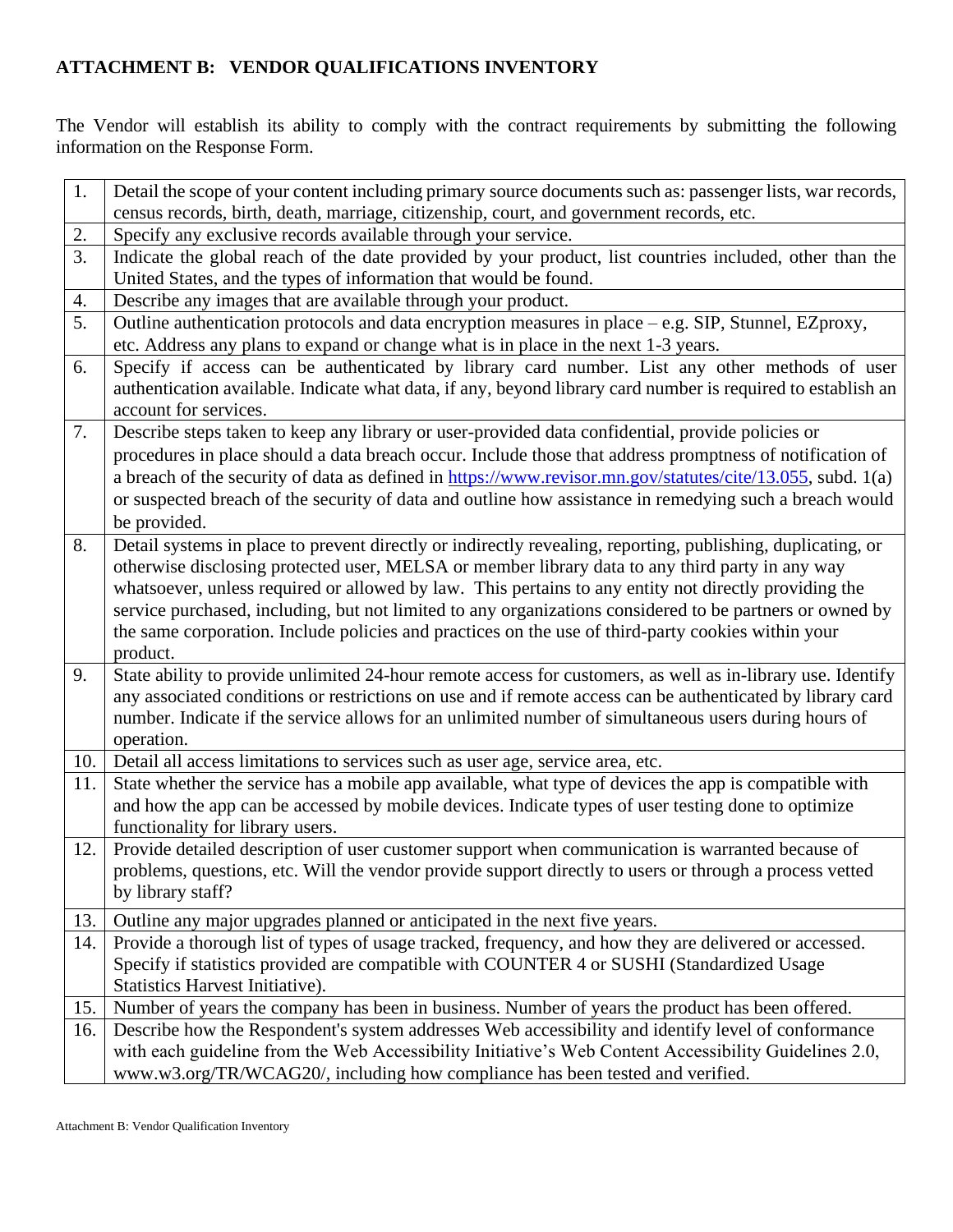|     | 17. Provide an active customer list of at least five (5) U.S. public library consortia or public libraries serving |
|-----|--------------------------------------------------------------------------------------------------------------------|
|     | populations of over 2.5 million people that have used the Vendor's service for at least six months.                |
|     | Indicate email addresses, telephone numbers, and names of parties to be contacted.                                 |
|     | 18. Indicate types of user testing done to optimize functionality for library users.                               |
|     | 19. Provide details on library catalog integration and provision of MARC Records.                                  |
| 20. | Specify availability of in-service training for library staff upon request and on-going staff training options.    |
|     | Share training options provided for the public using this resource through the public library.                     |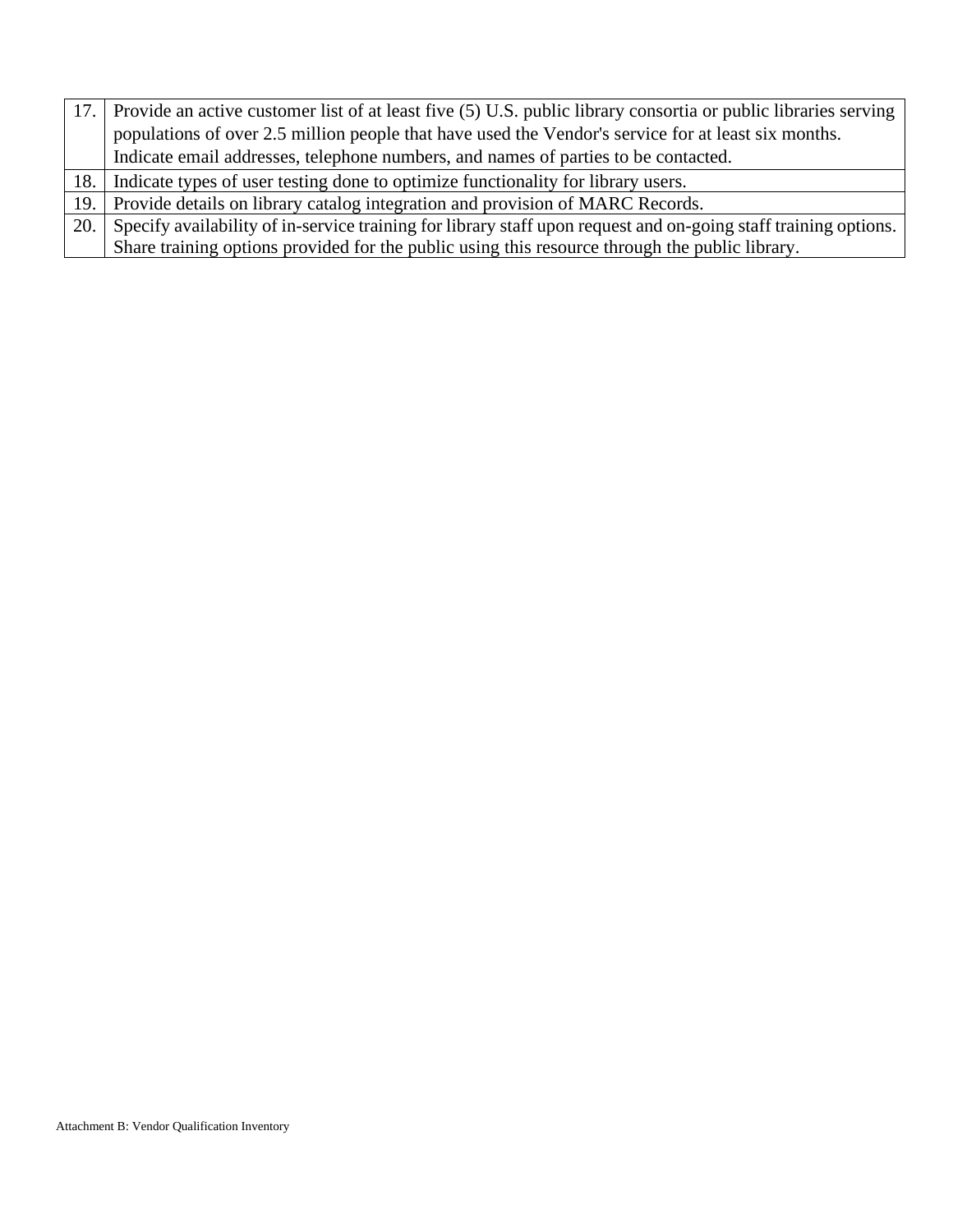## **ATTACHMENT C: RESPONSE FORM**

## **Vendor Information**

Contractor name:

Address:

Web site URL:

Contact name:

Phone number:

Fax:

Email:

I certify that the information provided to MELSA in this response is accurate and will remain valid for ninety (90) days from the quote due date.

Authorized Signature

Name (please print or type)

**Title** 

Date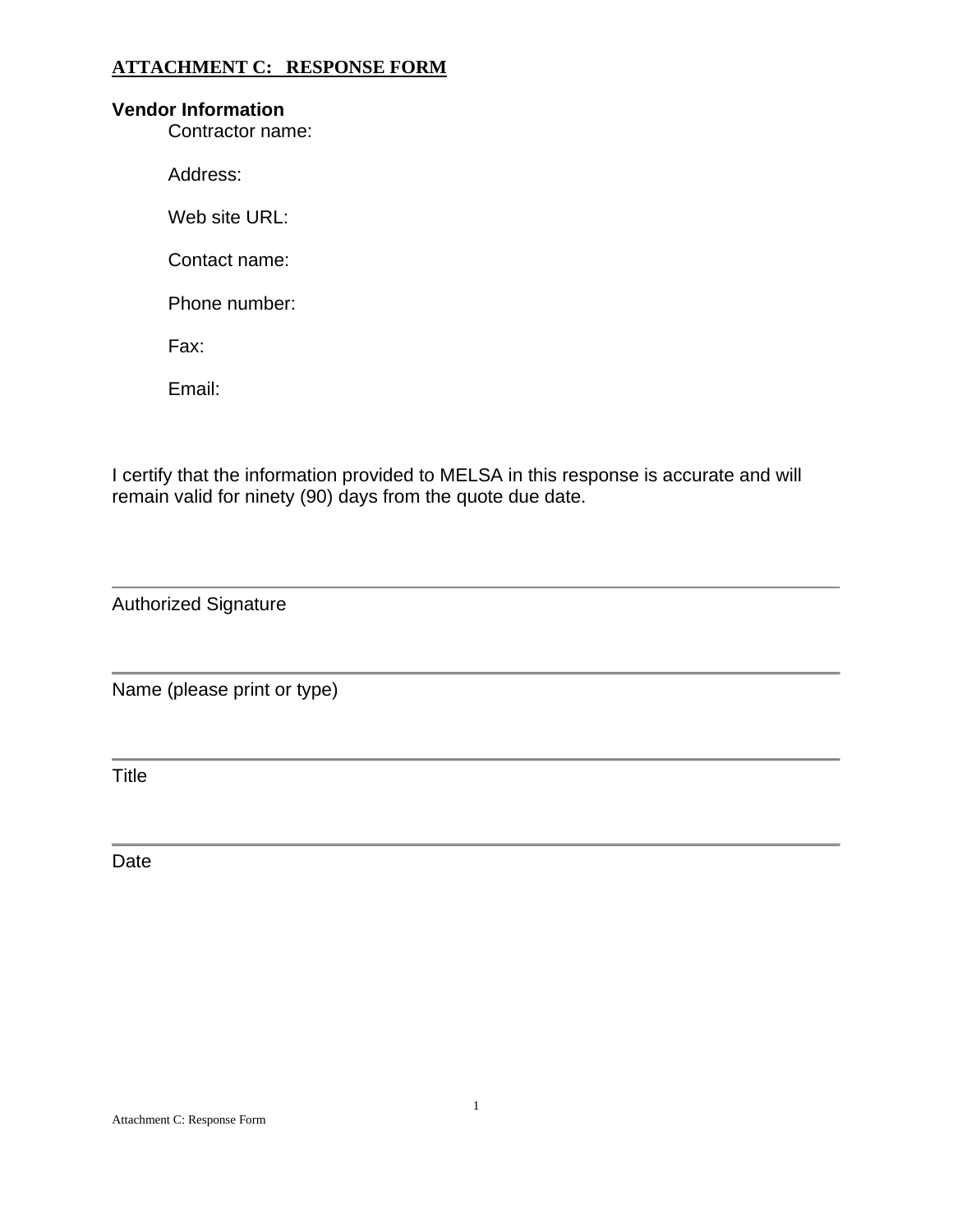## **ATTACHMENT D: NON-COLLUSION STATEMENT**

| Please print or type (in ink)                                                                                                                                                                                                 |                               |
|-------------------------------------------------------------------------------------------------------------------------------------------------------------------------------------------------------------------------------|-------------------------------|
|                                                                                                                                                                                                                               |                               |
|                                                                                                                                                                                                                               |                               |
| City: City: City: City: City: City: City: City: City: City: City: City: City: City: City: City: City: City: City: City: City: City: City: City: City: City: City: City: City: City: City: City: City: City: City: City: City: |                               |
|                                                                                                                                                                                                                               | Contact Person: Title: Title: |
|                                                                                                                                                                                                                               |                               |

In signing this Response, we certify that we have not, either directly or indirectly, entered into any agreement or participated in any collusion or otherwise taken any action in restraint of the competition; that no attempt has been made to induce any other person or firm to submit or not to submit a Response; that this Response has been independently arrived at without collusion with any other Contractor, competitor or potential competitor, that this Response has not been knowingly disclosed prior to the opening of the Responses to any Contractor competitor; that the above statement is accurate under penalty or perjury.

This company will comply with all terms, conditions, specifications required by the Contractor in this Request for Information and all terms of our RFI response.

\_\_\_\_\_\_\_\_\_\_\_\_\_\_\_\_\_\_\_\_\_\_\_\_\_\_\_\_\_\_\_\_\_\_\_\_\_\_\_\_\_\_\_\_\_\_\_\_\_\_\_\_\_\_\_\_\_\_\_\_\_\_\_\_\_\_\_\_\_\_\_\_\_\_\_\_\_\_

Authorized Signature Title Date

**Submit this form as part of the RFI Response**.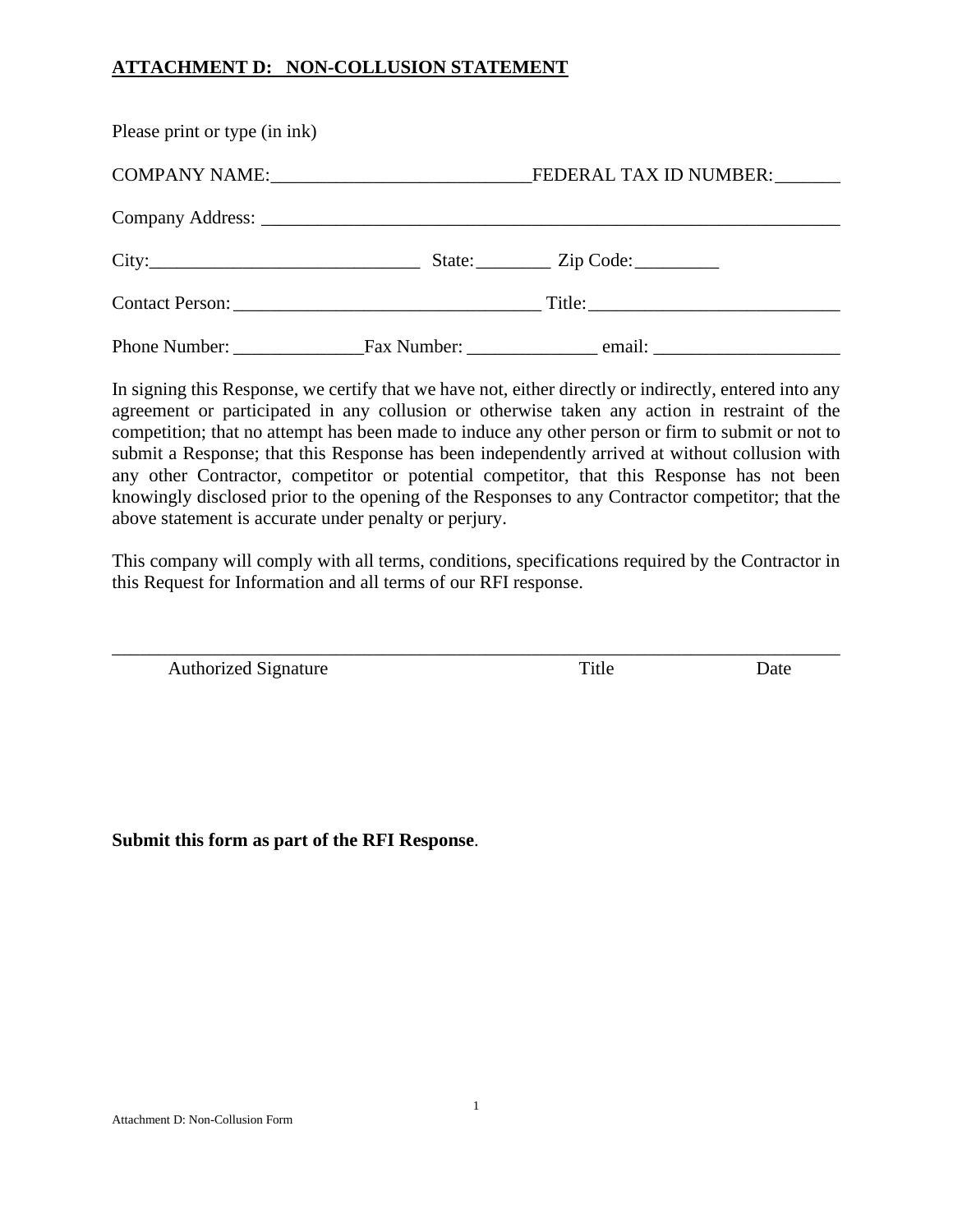## **ATTACHMENT E: TENNESSEN NOTICE**

### **Data Privacy: Acknowledgment**

In accordance with the Minnesota Government Data Practices Act, Minn. Stat. § 13.04 and § 13.591, Metropolitan Library Service Agency (MELSA) is required to inform you of your rights as they pertain to private or non-public information collected from you. "Private or non-public data" is information that is available to you, but not to the public.

**NEED FOR INFORMATION:** The information we collect or have collected from you or from other sources authorized by you is needed for evaluation of bids or responses received by Metropolitan Library Service Agency (MELSA) for labor and materials to determine the lowest responsive and responsible contractor to perform the planned work.

**REFUSAL:** You are not legally required to supply the requested data by MELSA. You have the right to refuse to supply the information we request; however, without this information, we may be unable to properly evaluate your bid or response and may not be able to award you the contract to perform the planned work.

**ACCESS TO DATA**: Private or non-public information we collect from you may be shared, as a matter of program or service necessity, with another jurisdiction providing funding or a consultant hired by Metropolitan Library Service Agency (MELSA) to prepare the plans, oversee and pay for the work.

Before MELSA has completed its selection or evaluation process, information will not be given to any other agency or individual without your written consent unless specifically authorized by state or federal law, or under a valid court order. Unless otherwise authorized by law, government agencies with whom we share private or confidential information must also treat the information they receive as private or confidential. You, as the subject of collected data, unless otherwise specified by law or court order, may view the information we have concerning you and may make written comments as to the accuracy of the information. Copies of information we have concerning your bid or response may be made, for a reasonable fee, upon your request.

After MELSA has completed its selection or evaluation process, information that is not trade secret data will become public, as provided by Minn. Stat. § 13.591, subd. 3.

**RETENTION:** All information on you will be kept until federal, state and/or county retention requirements have been met, at which time the information will be destroyed. Unless otherwise noted, this consent will only be effective for a period of one (1) year from the date of signature.

## **IN ACCORDANCE WITH MINNESOTA STATUTES, SECTION 13.04, I HAVE BEEN INFORMED OF AND UNDERSTAND MY RIGHTS AS SUBJECT OF DATA.**

Name of Organization

By:

PRINT NAME AND TITLE

Date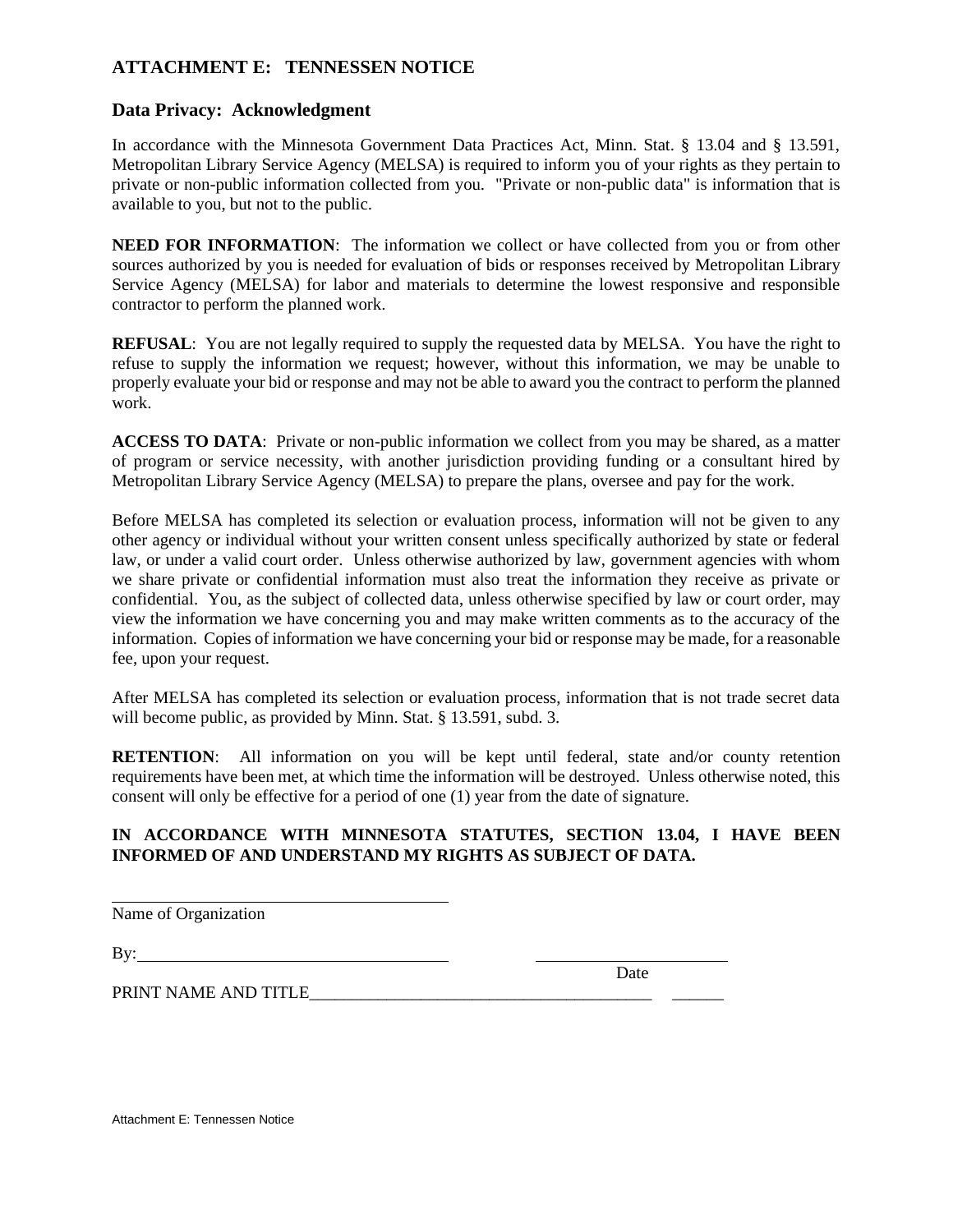# **MELSA DUE DILIGENCE RFI SCORING FORM (SAMPLE)** Final Scoring **DIGITAL GENEALOGY RESOURCE**

## **Evaluation and Award Process**

Proposals will be evaluated on a range of criteria deemed to be in best interest of MELSA and its member libraries, which include, but are not limited to: 

| Criteria                                                                                                           | Weight | Vendor A    | Vendor B    | Comments |
|--------------------------------------------------------------------------------------------------------------------|--------|-------------|-------------|----------|
| <b>Online Trial Review Form</b>                                                                                    | 30     |             |             |          |
| <b>Vendor Qualifications Inventory</b><br>Review Form Responses to<br>questions on attachment C included<br>in RFI | 30     |             |             |          |
| Continuity of existing<br>programs                                                                                 | 5      |             |             |          |
| Quoted pricing over 3 years                                                                                        | 20     |             |             |          |
| General reputation, experience<br>and financial responsibility of<br>the vendor                                    | 5      |             |             |          |
| Completeness of the RFI<br>response submitted                                                                      | 10     |             |             |          |
| <b>Final Scores</b>                                                                                                | 100    | $\mathbf 0$ | $\mathbf 0$ |          |
|                                                                                                                    |        |             |             |          |

 $\bigcup$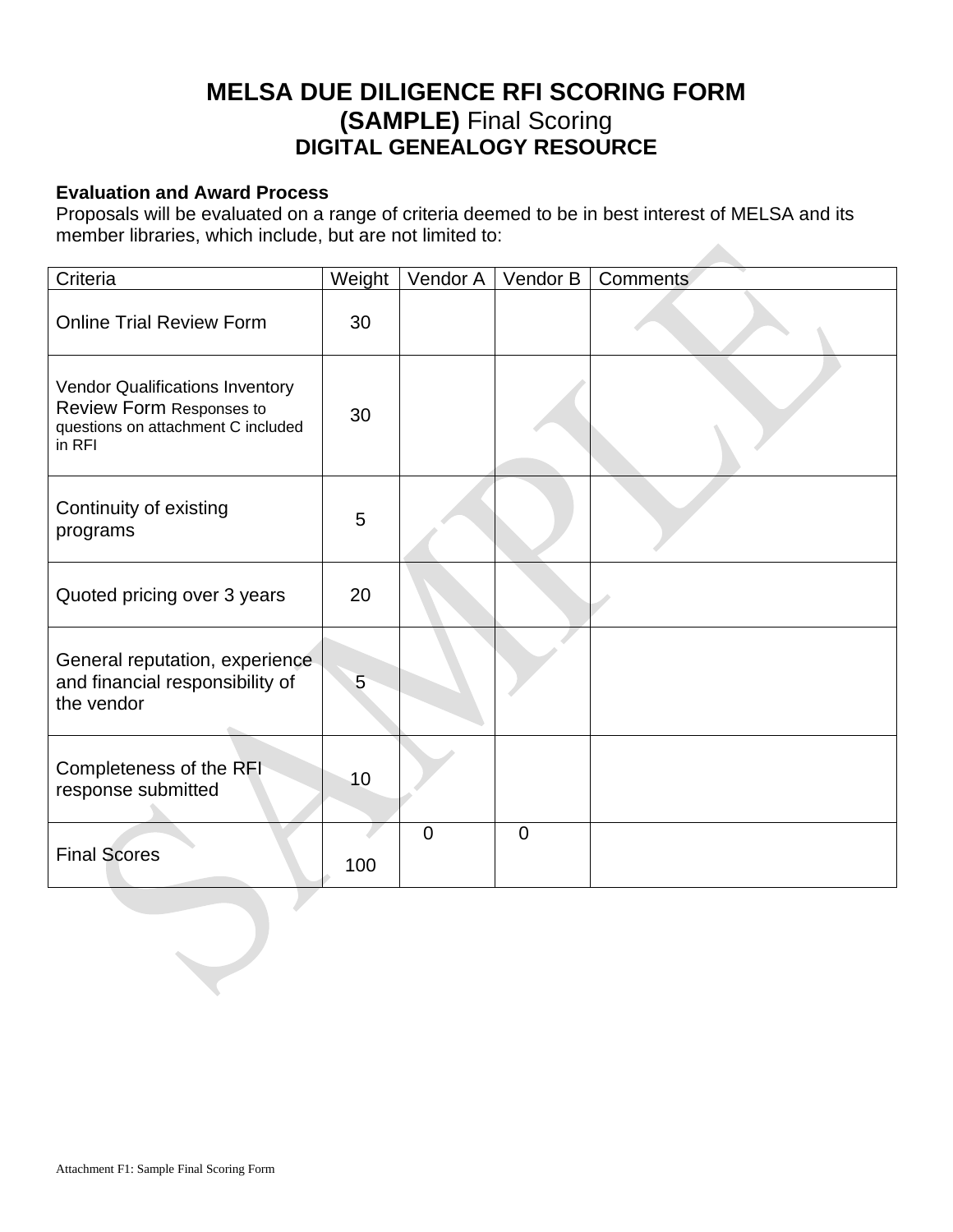## **MELSA Due Diligence RFI Review Form (SAMPLE)** Online Trial Review DIGITAL GENEALOGY RESOURCE

Worth 30 points overall. Point value per question may vary by reviewer. Please correlate findings with Attachment B responses as appropriate.

| <b>Evaluation Criteria</b>    | <b>Vendor</b><br><b>Product</b> | <b>Vendor</b><br><b>Product</b> | <b>Notes</b> |
|-------------------------------|---------------------------------|---------------------------------|--------------|
|                               | <b>Score</b>                    | <b>Score</b>                    |              |
| <b>User Account Features:</b> |                                 |                                 |              |
| -N/A, Required, Optional      |                                 |                                 |              |
| -Benefits                     |                                 |                                 |              |
| <b>Content:</b>               |                                 |                                 |              |
| -Currency                     |                                 |                                 |              |
| -Completeness                 |                                 |                                 |              |
| -Accuracy                     |                                 |                                 |              |
| -Accessibility                |                                 |                                 |              |
| -Output Methods,              |                                 |                                 |              |
| Limits, etc                   |                                 |                                 |              |
| <b>Interface General:</b>     |                                 |                                 |              |
| -Ease of Use                  |                                 |                                 |              |
| -Novice / Expert              |                                 |                                 |              |
| -Displays                     |                                 |                                 |              |
| -Output Methods or            |                                 |                                 |              |
| Limits                        |                                 |                                 |              |
| <b>Practice Search</b>        |                                 |                                 |              |
| <b>Comments:</b>              |                                 |                                 |              |
| <b>User Support:</b>          |                                 |                                 |              |
| -Accessibility                |                                 |                                 |              |
| -Ease of use                  |                                 |                                 |              |
| -Methods                      |                                 |                                 |              |
| -Depth                        |                                 |                                 |              |
| -Reliability                  |                                 |                                 |              |
| Other:                        |                                 |                                 |              |
| -Websites Linked              |                                 |                                 |              |
| -Publications Indexed         |                                 |                                 |              |
| -Variable based on            |                                 |                                 |              |
| type of product               |                                 |                                 |              |
|                               |                                 |                                 |              |
| <b>Total Points Earned</b>    |                                 |                                 |              |
| (30 total available)          | $\overline{0}$                  | $\overline{0}$                  |              |

**General Comments:**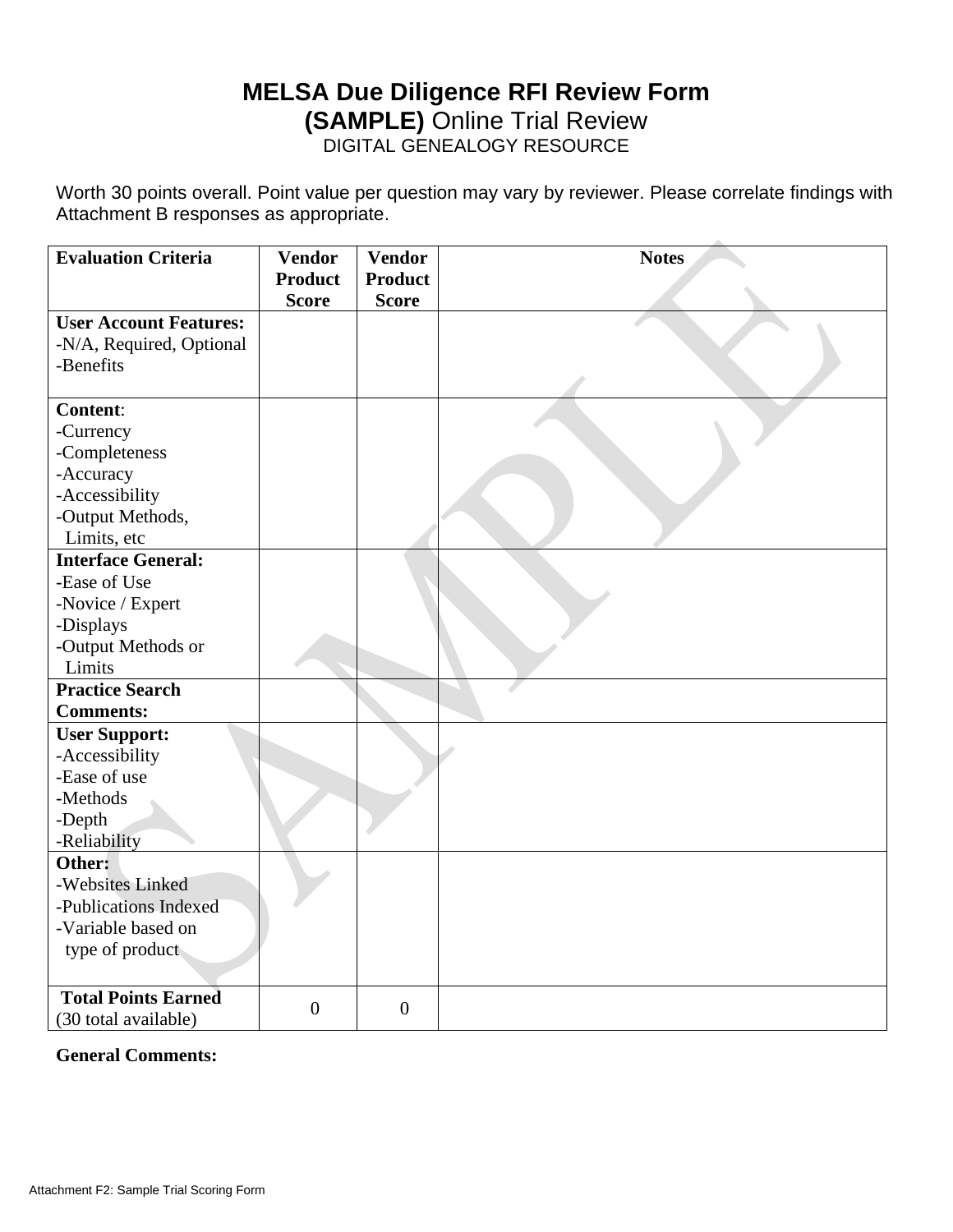# **MELSA Due Diligence RFI**

# **(SAMPLE) Vendor Qualification Inventory Scoring Form**

## **DIGITAL GENEALOGY RESOURCE**

Worth 30 points overall.

| <b>Points</b> | Vendor | Vendor |
|---------------|--------|--------|
| assigned by   |        |        |
| reviewer:     |        |        |

1. Detail the scope of your content including primary source documents such as: passenger lists, war records, census records, birth, death, marriage, citizenship, court, and government records, etc..

| <b>Contract Contract</b> |
|--------------------------|

2. Specify any exclusive records available through your service.

| Vendor | otes |
|--------|------|
|        |      |
|        |      |

3. Indicate the global reach of the date provided by your product, list countries included, other than the United States, and the types of information that would be found.

| Vendor | $-$<br><b>Notes</b> |                                   |  |  |
|--------|---------------------|-----------------------------------|--|--|
|        |                     |                                   |  |  |
|        |                     |                                   |  |  |
|        |                     | <b>Contract Contract Contract</b> |  |  |

4. Describe any images that are available through your product.

| Vendor | $\mathbf{r}$<br><b>Notes</b> |  |
|--------|------------------------------|--|
|        |                              |  |
|        |                              |  |

5. Outline authentication protocols and data encryption measures in place – e.g. SIP, Stunnel, EZproxy, etc. Address any plans to expand or change what is in place in the next 1-3 years.

| $U_{\alpha n}$ d $_{\alpha n}$<br>endor | `+^<br>ເຣຣ |  |  |  |
|-----------------------------------------|------------|--|--|--|
|                                         |            |  |  |  |
|                                         |            |  |  |  |

6. Specify if access can be authenticated by library card number. List any other methods of user authentication available. Indicate what data, if any, beyond library card number is required to establish an account for services.

| $V$ ondor<br>паог |  |
|-------------------|--|
|                   |  |
|                   |  |

7. Describe steps taken to keep any library or user-provided data confidential, provide policies or procedures in place should a data breach occur. Include those that address promptness of notification of a breach of the security of data as defined in [https://www.revisor.mn.gov/statutes/cite/13.055,](https://www.revisor.mn.gov/statutes/cite/13.055) subd. 1(a)

or suspected breach of the security of data and outline how assistance in remedying such a breach would be provided.

| provided. |                              |
|-----------|------------------------------|
| Vendor    | $\mathbf{r}$<br><b>Notes</b> |
|           |                              |
|           |                              |

8. Detail systems in place to prevent directly or indirectly revealing, reporting, publishing, duplicating, or otherwise disclosing protected user, MELSA or member library data to any third party in any way whatsoever, unless required or allowed by law. This pertains to any entity not directly providing the service purchased, including, but not limited to any organizations considered to be partners or owned by the same corporation. Include policies and practices on the use of third-party cookies within your product.

| $\mathbf{v}$<br> |  |
|------------------|--|
|                  |  |
|                  |  |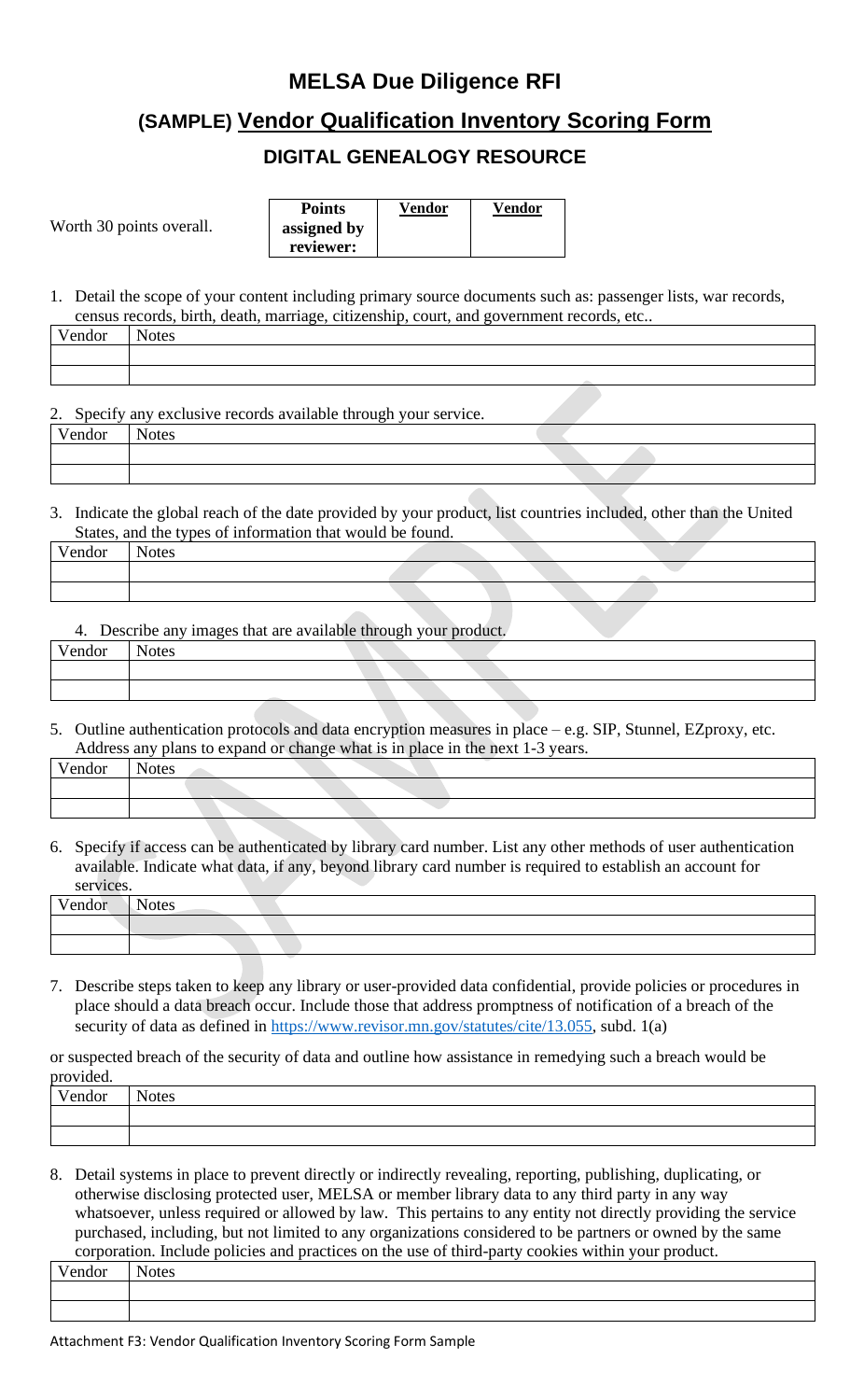9. State ability to provide unlimited 24-hour remote access for customers, as well as in-library use. Identify any associated conditions or restrictions on use and if remote access can be authenticated by library card number. Indicate if the service allows for an unlimited number of simultaneous users during hours of operation.

| 0000000000000              |                |
|----------------------------|----------------|
| $ -$<br>$\sim$<br>مد بعد ا | אר ו<br>$\sim$ |
|                            |                |
|                            |                |

10. Detail all access limitations to services such as user age, service area, etc.

| . |  |
|---|--|
|   |  |
|   |  |

11. State whether the service has a mobile app available, what type of devices the app is compatible with and how the app can be accessed by mobile devices. Indicate types of user testing done to optimize functionality for library users.

| $\mathbf{v}$<br>/endor | $\sim$ $\sim$<br>r<br>.0022<br>«ت |  |
|------------------------|-----------------------------------|--|
|                        |                                   |  |
|                        |                                   |  |

12. Provide detailed description of user customer support when communication is warranted because of problems, questions, etc. Will the vendor provide support directly to users or through a process vetted by library staff?

| Vendor | - -<br>Notes |  |  |  |
|--------|--------------|--|--|--|
|        |              |  |  |  |
|        |              |  |  |  |

13. Outline any major upgrades planned or anticipated in the next five years.

| T<br>Vendor |  |
|-------------|--|
|             |  |
|             |  |

14. Provide a thorough list of types of usage tracked, frequency, and how they are delivered or accessed. Specify if statistics provided are compatible with COUNTER 4 or SUSHI (Standardized Usage Statistics Harvest Initiative).

| $- -$<br>Vendor |  |
|-----------------|--|
|                 |  |
|                 |  |

15. Number of years the company has been in business. Number of years the product has been offered.

16. Describe how the Respondent's system addresses Web accessibility and identify level of conformance with each guideline from the Web Accessibility Initiative's Web Content Accessibility Guidelines 2.0, [www.w3.org/TR/WCAG20/,](http://www.w3.org/TR/WCAG20/) including how compliance has been tested and verified.

| Vendor | <b>Notes</b> |
|--------|--------------|
|        |              |
|        |              |

17. Provide an active customer list of at least five (5) U.S. public library consortia or public libraries serving populations of over 2.5 million people that have used the Vendor's service for at least six months. Indicate email addresses, telephone numbers, and names of parties to be contacted.

| Vendor | $\mathbf{r}$<br><b>Notes</b> |
|--------|------------------------------|
|        |                              |
|        |                              |